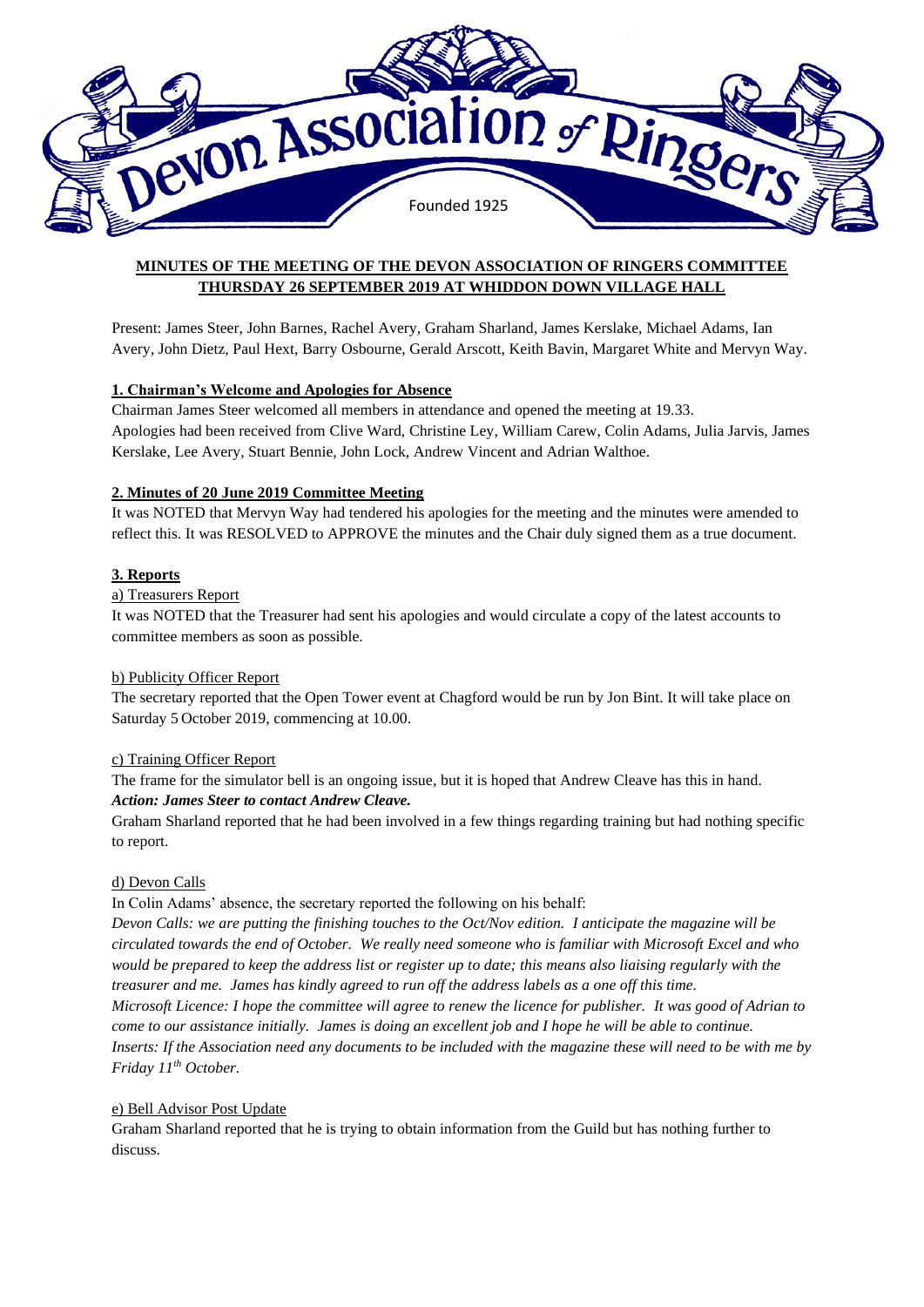It was NOTED that it was requested that a sub-committee be created to consider the position further. However, this would be an agenda item in February to report on any further progress. *Action: Agenda item for February.*

## **4. To note and discuss post holders for the forthcoming triennium**

It was NOTED that Jo Tucker had come forward with an interest in taking the position of treasurer. It was NOTED that Andrew Steer had come forward with an interest in taking the position of North competition secretary.

It was suggested that an honorarium could be considered should no one come forward for the secretary position. Consideration was given to this with concerns raised that this may set a bad precedent and consideration may have to be given to honorariums for all positions. However, without a secretary, if would be difficult for the Association to continue its work.

It was NOTED that this change may link to the requirement for a different type of membership. The Association remains a tower-based organisation, with a round figure of 100 towers affiliating. Should the subscriptions be increased to £20 or £25 per year, there would be the benefit of offering reimbursement to the secretary and to pay into the DCBRF.

It was suggested that the only towers benefitting from paying their subscriptions are competition teams. Ian Avery suggested that the Association needs to find ways of engaging with all towers and showing what it can do.

Keith Bavin PROPOSED that a letter be written to every tower to explain the advantages of affiliating, which includes training and the DCBRF (one thing that can benefit all towers). Additional information on the consideration of paying officers to encourage membership and the view to increase affiliation fees should also be included. This was SECONDED by Michael Adams and APPROVED. *Action: Letter to be sent. Agenda item for AGM.* 

## **5. Trophy Refurbishment**

It was NOTED that the 8-Bell Shield will require work next year as there is one empty plaque. It was suggested that a plate be added to the back, but this was generally not a favourable choice. A suggestion had been made for stands to be made for the two Ross Shields, with the stands having bands to accommodate new teams. It was NOTED that Ian Avery would create a stand prototype.

It was NOTED that the base of one of the 8-Bell trophies is broken. This needs attention and a new base is required. *Action: Ian Avery to make enquiries to have base fixed.*

## **6. AGM – Saturday 09 November 2019**

The date of the AGM was NOTED. It was requested that any other items for the agenda should be provided to the secretary no later than Tuesday 8 October.

## **7. Competitions**

2019 Review

In the South secretary's absence, the secretary reported the following on his behalf:

*The 8-bell was a great success. We were blessed with excellent weather and thanks to John and his team, everything ran like clockwork. The service was humorous and well thought out and several people commented on the excellent tea provided.* 

*The judging was also very consistent being unanimous in all but a couple of cases.* 

*To begin with, things looked bleak in regard to entries but we were lucky to have 6 entries on the day. This included a first for Tiverton who we hope will be represented for many years to come. It was also great to see some new ringers competing for Kingsteignton B.* 

*Hopefully next year we will have the return of Exeter Cathedral and Paignton which, combined with this year's entries (should they all enter) will lead to a well-supported competition.* 

*Thank you to all those who have been supportive throughout the year. We look forward to 2020 which I think looks to be a positive year for the Association competitions with some new teams entering the 6 bell for the first time.* 

*I have had no proposals for towers to host the Devon's yet. I have been working on a possible host tower so will let Rachel know if they are happy to be put forward. Any suggestions from other committee members would be gratefully received.* 

Thanks were extended to William for his work as South Secretary, with the 8-Bell being very successful.